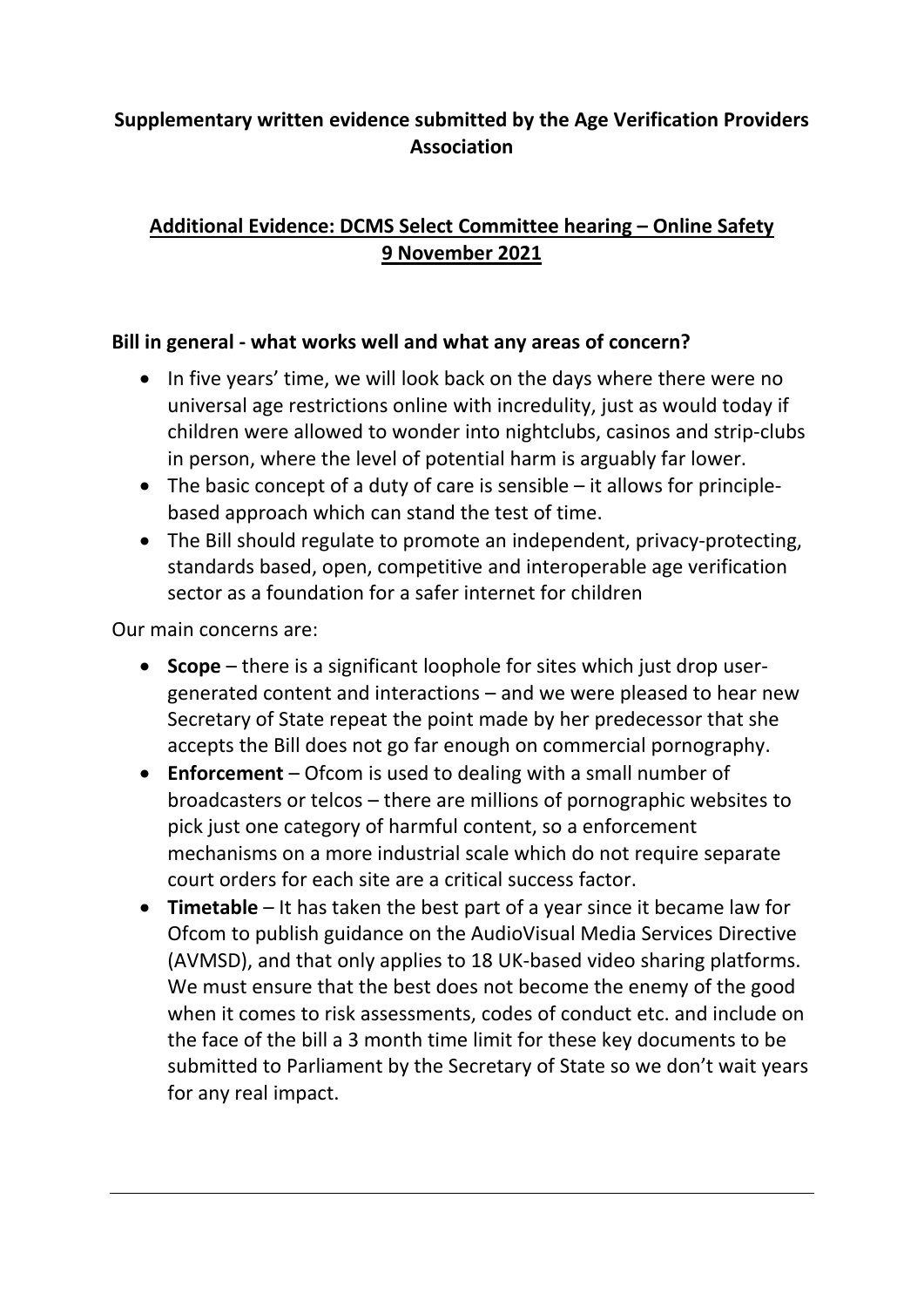- o We remain of the view that the use of Part 3 of the Digital Economy Act as an interim measure offers the fastest route to addressing one of the highest risk "harmful but legal" features of the internet – unfettered access by children of any age to pornography, often featuring violent, non-consensual or in many cases unrealistic content, that is having a highly detrimental effect on a new generation of children every year that goes by without a change in the law.
- o We have seen the impact of this on male violence towards women and girls, in a recent report eventually published by HM Government in response to the Women and Equalities Committee, if the Committee requires evidence beyond their own instinctive knowledge that our children should not be exposed to this content a moment longer.
- o This is a point made forcefully by **Minister Damien Hinds** who is not stranger to this field given his own contributions to the work of this Committee.
- o We disagree with government assertions that the process would have to start afresh – and if there was a will, then there's a way to see children protected from exposure to extreme and violent porn within 3 months – and its already on the statute books so would take just the flick of a ministerial pen.
- o The High Court gave permission a second time the day after our evidence session for a judicial review of the government's ongoing failure to keep commencement of Part 3 under review, acknowledging the gap in between this legislation and the draft Bill, and the fact that there is a lengthy delay between the two.

#### **What is the spectrum of Age Assurance - what does it cover**

## *The essence of age assurance is proving your age online without having to disclose your identity*

 Ranges from softer age estimation techniques which provide a good indication of the age range of a user, to harder age verification drawn from ID or databases where the actual date of birth is obtained.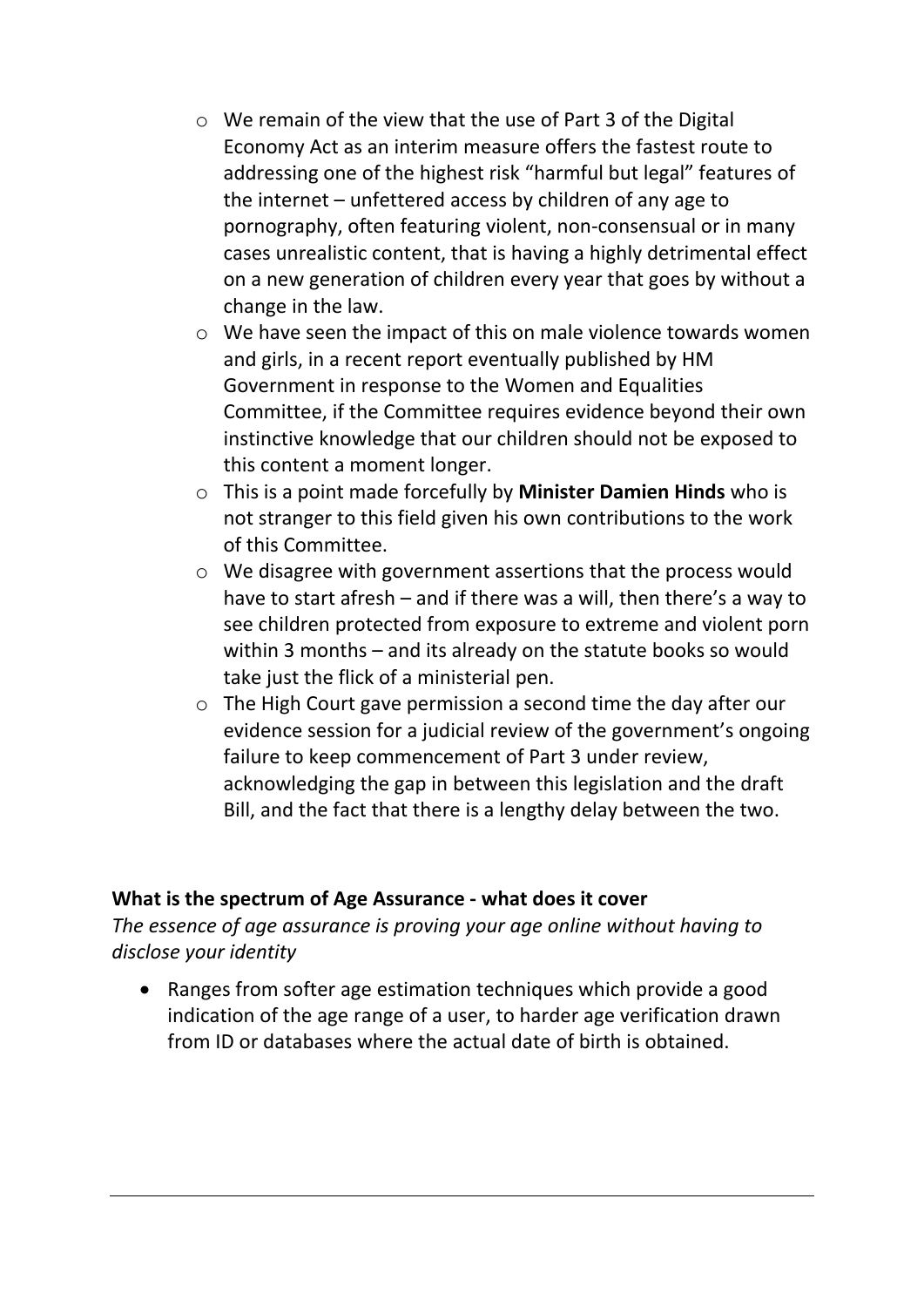## **Is Age Assurance mandated in the bill**

- If as a society we wish to offer a higher level of protection to children, and preserve the freedoms of adults, in the online world in the way we do in the real world, then a fundamental starting point is knowing which of your users are children.
- Wherever the Bill makes reference to children, it is therefore effectively mandating Age Assurance.
- But in fact, we have already reached a tipping point where Age Assurance is required.
	- o Since 2 September the Age Appropriate Design Code has required any site that processes personal data, and has potentially harmful content, to apply AA.
	- o The AVMSD requires it for video sharing platforms, and this will affect more sites as EU states such as Cyprus and Ireland begin to enforce it as well.
	- o Gambling, cigarettes and alcohol sales have ensured that millions of age checks are already completed.
	- o And advertising regulations add further pressure to platforms to know the age of their users. The government is introducing a total ban on digital ads for High Fat Salt and Sugar (HFSS) foods because it was not convinced platforms could prevent children from seeing them.

## **What are the confidence thresholds**

- Generally legislation requires age assurance to be applied in proportion to the risk of harm, which we support.
- It would be easier if there was a common level of understanding about this. BSI PAS 1296 standard already sets a framework for that, and we are working with the IEEE and ISO to create international standards, with 5 simple levels of confidence, ranging from self-stated, up to the most rigorous checks against official ID accompanied by regular liveness checks to ensure that ID belongs to the user at the time. These mirror the standards for identity set by the UK Government in GPG45.

## **Who should set the confidence thresholds?**

 Regulators should give clear guidance as the minimum standard level of confidence they expect for each use-case. This should take into account the costs of more rigorous checks to ensure the regulatory burden is proportionate to the risk. So in their risk assessments, Ofcom could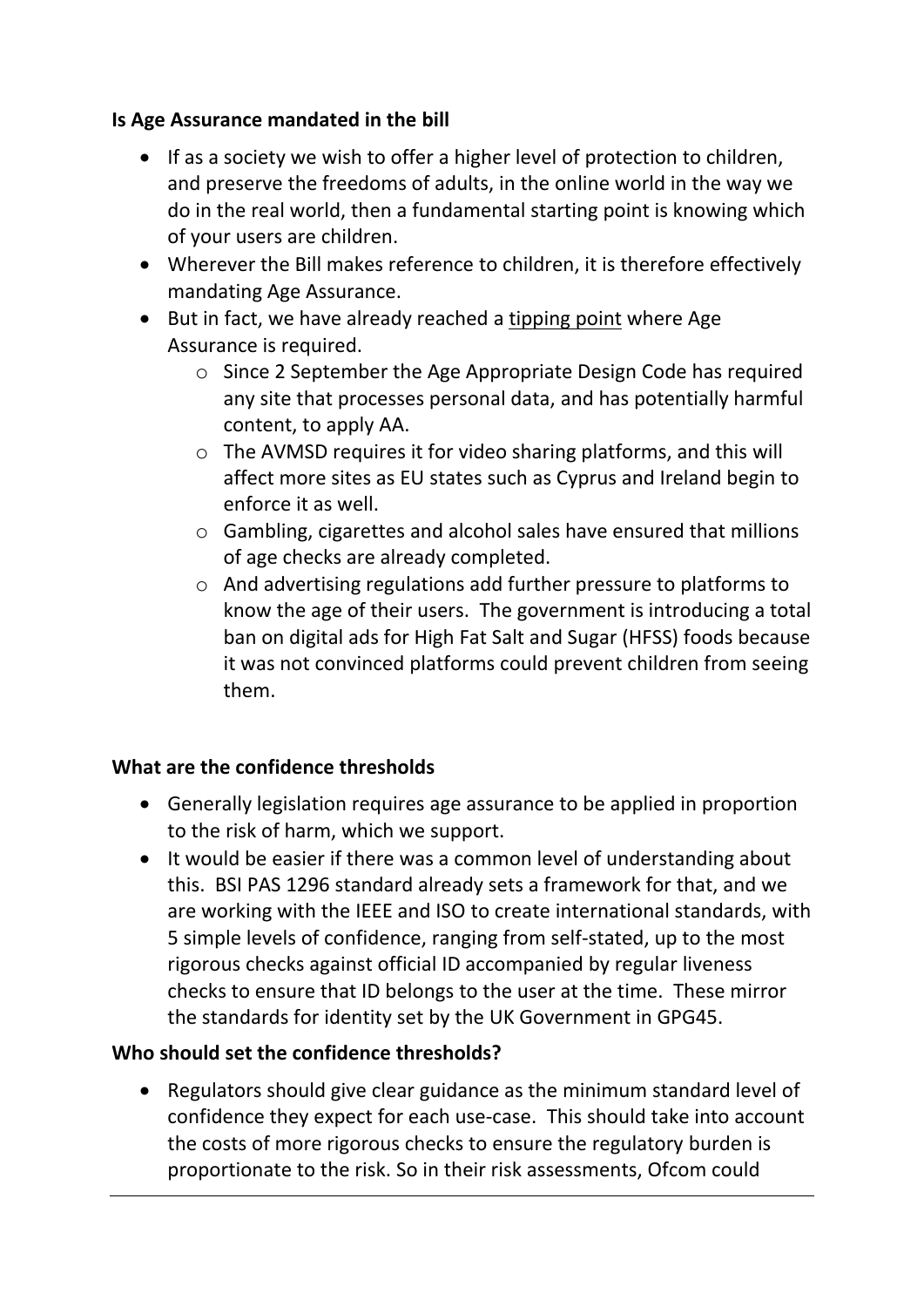indicate the pornography should be subject to a 'standard' level of check, while the Home Office may prescribe an 'enhanced' check for sales of knives.

## **What is your view of the Kidron Bill**

- The AVPA has endorsed this Bill.
- It reflects closely our existing code of conduct for AVPA members
- It should be either incorporated into the Bill if it does not get government time in its own right, or be beefed up to require the application of AV more quickly than it is likely the Online Safety Bill could ever take effect, by adding commencement of Part 3 of the Digital Economy Act to it, allowing the preparatory work already completed and approved by Parliament to be the basis of rapid enforcement.

## **How do you respond to the criticisms around Privacy**

- UK GDPR legislation is very clear that privacy-by-design and data minimisation are legal requirements; but also commercially age assurance solutions which create any risk of individuals being tracked on the internet are not going to be successful.
	- o Minister Philp was clear to the Joint Committee that data provided for age assurance may only be used for that purpose alone.
- AV was invented primarily in preparation for the DEA Part 3 requirement for AV for pornography so right from the start, privacy was at the top of the list of requirements. Systems were designed to ensure that neither the adult sites knew who was being age checked, nor did the AV providers keep a record of which sites were making those checks.
- Our members are leading experts in this field and all recognise that the only non-hackable database is no database at all – so we consistently avoid creating new central databases of personal information for the purpose of AV.
- Sadly, we find the attitude of some campaigners to be deliberately obtuse, given they are often tech experts themselves, and certainly know it is perfectly possible to design the privacy risks out of systems.
- We do have sympathy for their concerns that bad actors could set up fake AV systems to harvest data – which is why we support a Certification Scheme, and now support Baroness Kidron's Bill and believe it is essential the Bill gives Ofcom the powers to approve audit and certification schemes, in the same what that the ICO already does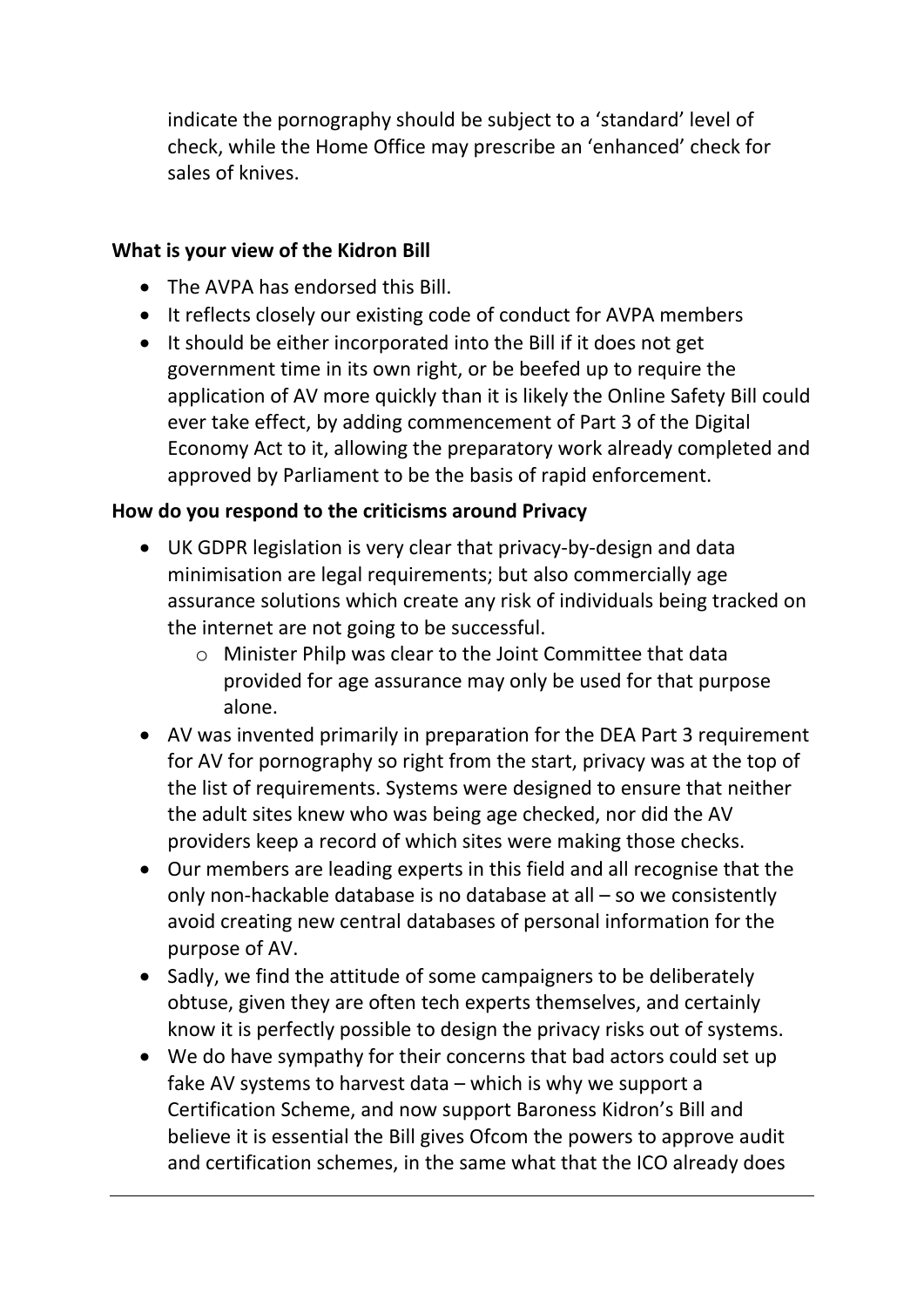under Article 42 of GDPR. We recognise we are occupying a position of trust, and favour a strong co-regulatory approach.

# **How do you respond to the criticisms of Coadec and TechUK, that Age Assurance would be a barrier to startups**

- First AV is inexpensive pennies not pounds, usually paid just once a year
- Start-ups do not get exemptions to other safety-related legislation in any other sector, nor do the Financial Conduct Authority or Gambling Commission give them respite from Anti-Money-Laundering legislation.
- The European Commission is funding euCONSENT, a project to deliver interoperable age assurance and parental consent mechanisms across the EU and UK which we are directly engaged in designing. When it launches next year, you will be able to prove your age once, then re-use that check many times over often without any further interruption to your user experience (to avoid the tyranny of the cookie popup being created for age checks)

## **How does the new Bill compare to the Digital Economy Act**

- It is noticeable that "pornography" is only used once in the new Bill, and that is solely for the purpose of repealing Part 3
- The government committed to the High Court that this Bill would be an improved replacement for Part 3 – so it needs to at least include all commercial pornographic websites within scope – with or without UGC.
- It is essential to copy across all the effective international enforcement mechanisms of the DEA which we know got the attention of the leading global sites – so both payment and site blocking powers are critical and must be implemented universally and rapidly for non-compliant sites so those which do comply are not unfairly penalised.
- The new Bill is a good opportunity to put a certification scheme on a statutory basis as well, giving Ofcom equivalent powers to those the ICO has under Article 42 of UK GDPR to approve certification schemes.

## **What about the online porn loophole**

 While leading adult sites are not opposed to AV per se, they are commercially unwilling to adopt it unless they are confident the regulator will enforce it universally and simultaneously.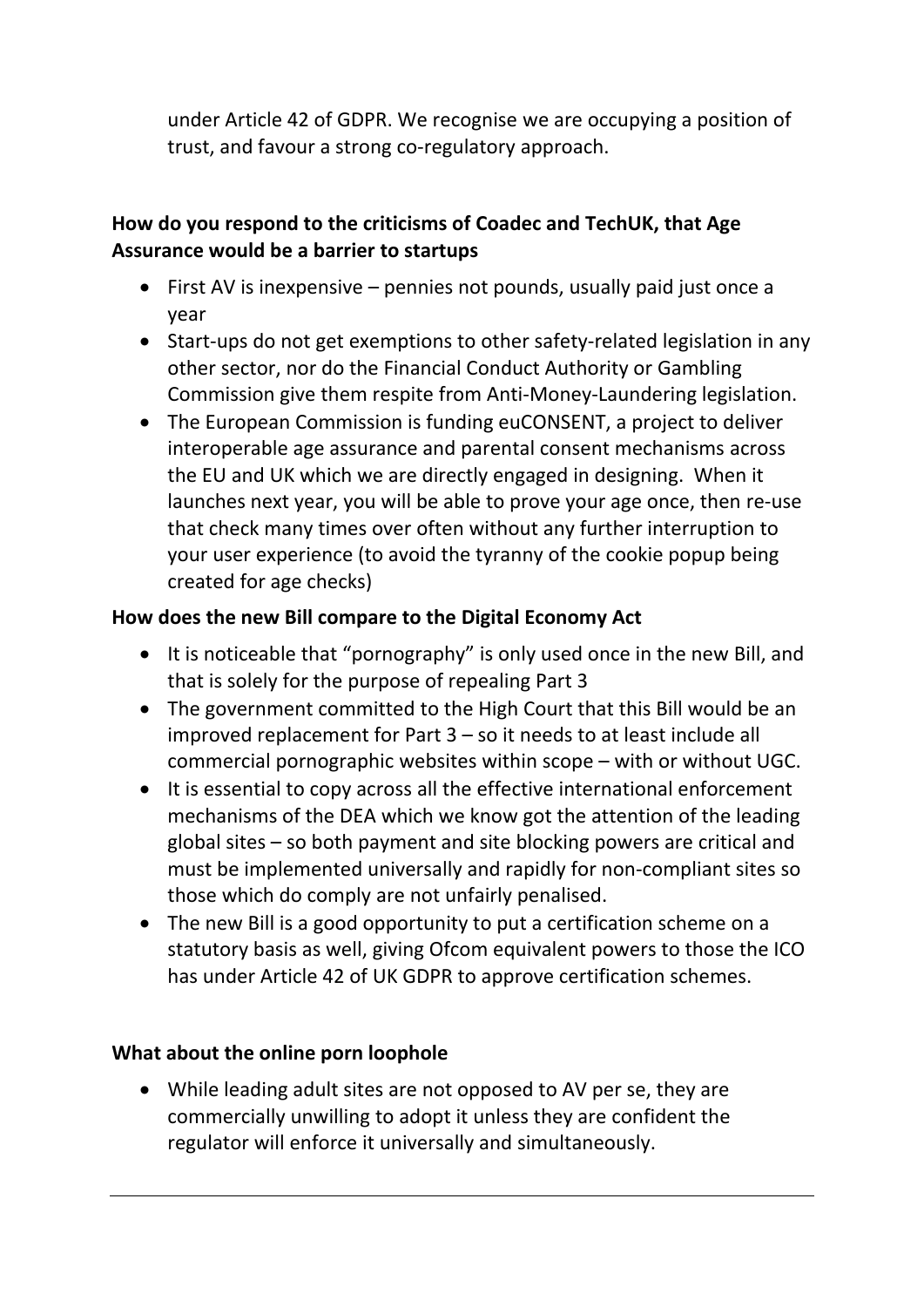- o So unless that is guaranteed, sites will look for any loophole, and as the Bill is drafted, all they need to do is to remove usergenerated content and interactions which we predict will be their response.
- $\circ$  To show how fast they can change, we know the leading global porn site removed over 2/3 of its uploaded content within days of Mastercard withdrawing payment services.
- A third category of sites in scope should be added which includes all sites with Priority or Primary Priority Content likely to be accessed by children (the same rule as the Age Appropriate Design Code)
	- o Also the limited functionality services exemption needs to be reread from the point of view of a porn site trying to evade regulation and then re-drafted!
- This would ensure that websites which include not only pornographic content, but perhaps sites dedicated to promoting anorexia, "Incel" and others which might not have any user-generated content but are covering topics that the Secretary of State will be defining as priority content, are still obliged to apply the new duties of care.

## **What are the technical challenges to AA and AV - what are the limits**

- $\bullet$  It's a fast moving field just 7 years ago the us National Institute of Standards and Technology (NIST) reported mean average error of around 5 years it is now under 2.
- It is challenging to do AV at ages below 18 because kids don't have driving licences or credit records but we are working with DCMS to open up access to other data sources which would facilitate AV for minors such as DfE data. HM Passport Office already offers one-way blind checks for children who have a passport. And 65% of children have bank accounts which is another good source gradually being accessed through Open Banking.
	- o There is no reason today, however, not to double check when they are recorded as turning 18 they actually are now adults – so all those who opened a social media account by lying when they were 10 years old that they were 13 are not assumed to have celebrated they  $18<sup>th</sup>$  birthday when they are in fact still just 15. This could be done tomorrow to create a sub-set of users of all social media platforms who are verified adults.
- AV has to be part of a layered approach working with parents, ISPs, parental controls and child protection software, as well as digital media